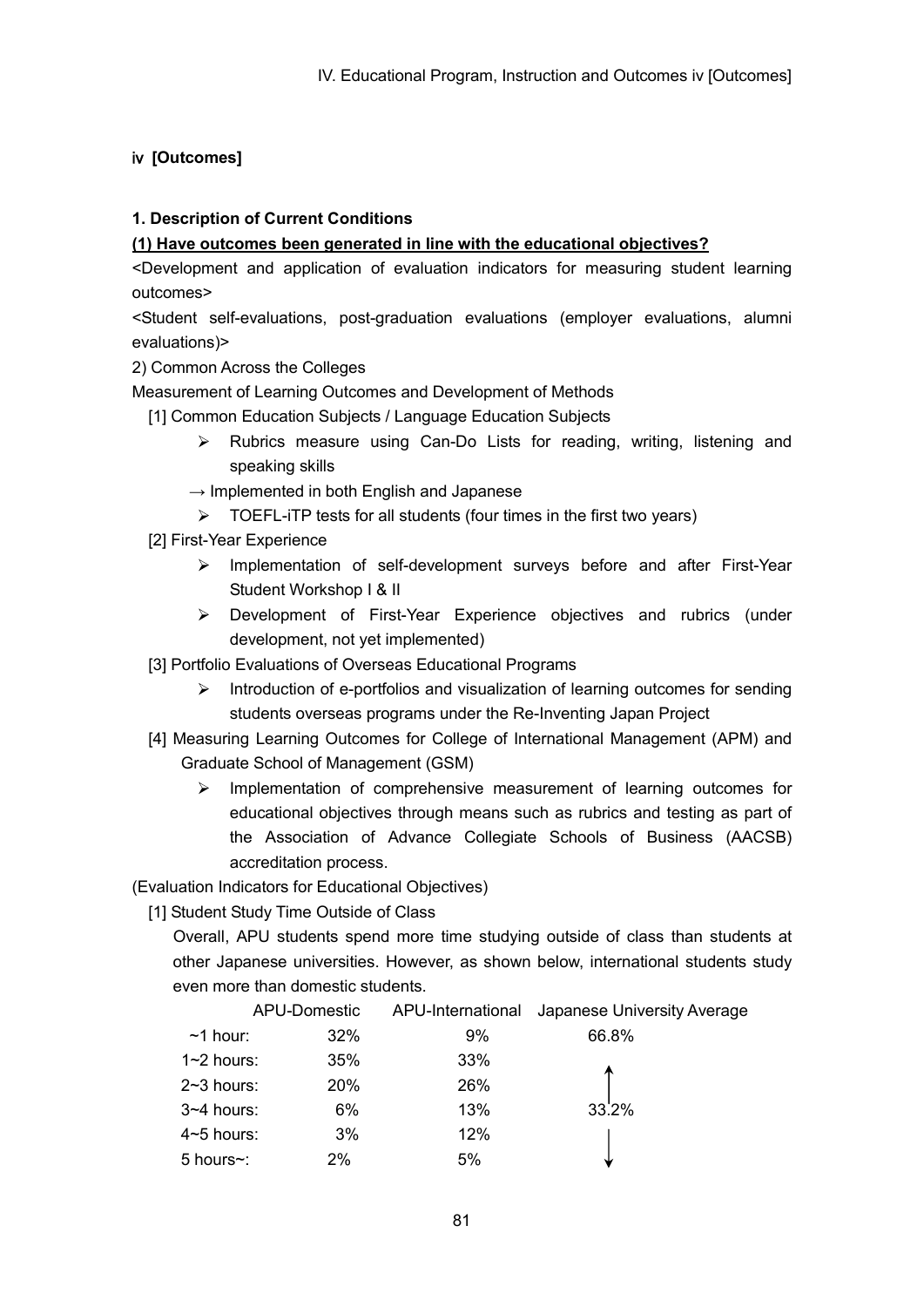### [2] Status of Participants in Overseas Educational Programs

For international students, coming to Japan is considered study abroad, so domestic students are the focus of this evaluation indicator. In AY2012, 336 domestic students participated in overseas educational programs.

### [3] Surveys

For student self-evaluations and post-graduation evaluations (employer evaluations, alumni evaluations), the Freshman Survey and the Student Life Survey are conducted online to better ascertain the student situation. Notably, the Freshman Survey provides data on students' preference for APU in relation to other universities when they applied as well as their worries and expectations following enrollment. Analysis of these surveys in combination with the Student Life Survey is ongoing. The response rate for the Student Life Survey dropped in AY2012, from 19.6% in AY2011 to 7.3%, mainly due to the survey being conducted online instead of in class.

In regards to post-graduation evaluations, networks of alumni are being strengthened in each country and region, and information is being collected from these alumni as needed through projects in each region. As part of APU's Institutional Research (IR) to visualize progress on issues and accomplishments, we aim to hold a large-scale survey of alumni in the future, and in AY2012, almost 70 graduates were invited to APU for alumni evaluations (surveys and interviews). The results are now being compiled. (Document 4(4)-2)

(Measurement of Learning Outcomes and Development of Methods)

[1] Common Education Subjects / Language Education Subjects

In line with the 2011 Academic Reforms, Japanese and English subjects now use Can-Do Lists, which are a type of rubric, at the individual subject level for the four skills of reading, writing, listening and speaking to measure learning outcomes. Furthermore, for English subjects, students must take the TOEFL–iTP in class (a total of four times over the first and second years). The English test scores achieved are also applied to student grades in their English subjects (for required subjects only).

[2] First-Year Experience

Among Common Education Subjects (Common Liberal Arts Subjects), First-Year Student Workshop I and II (small-group seminars for all freshmen) employ questionnaires before and after the classes with the same questions given each time. The students' self-development over the course of the semester is measured and applied towards efforts to promote improvements in education. (Document 4(4)-1)

Currently, the development of rubrics to organize and measure First-Year Experience educational objectives are being developed by the faculty of the Education Development and Learning Support Center (EDLSC), who primarily teach the First-Year Student Workshop I and II.

[3] Portfolio Evaluations of International Education Programs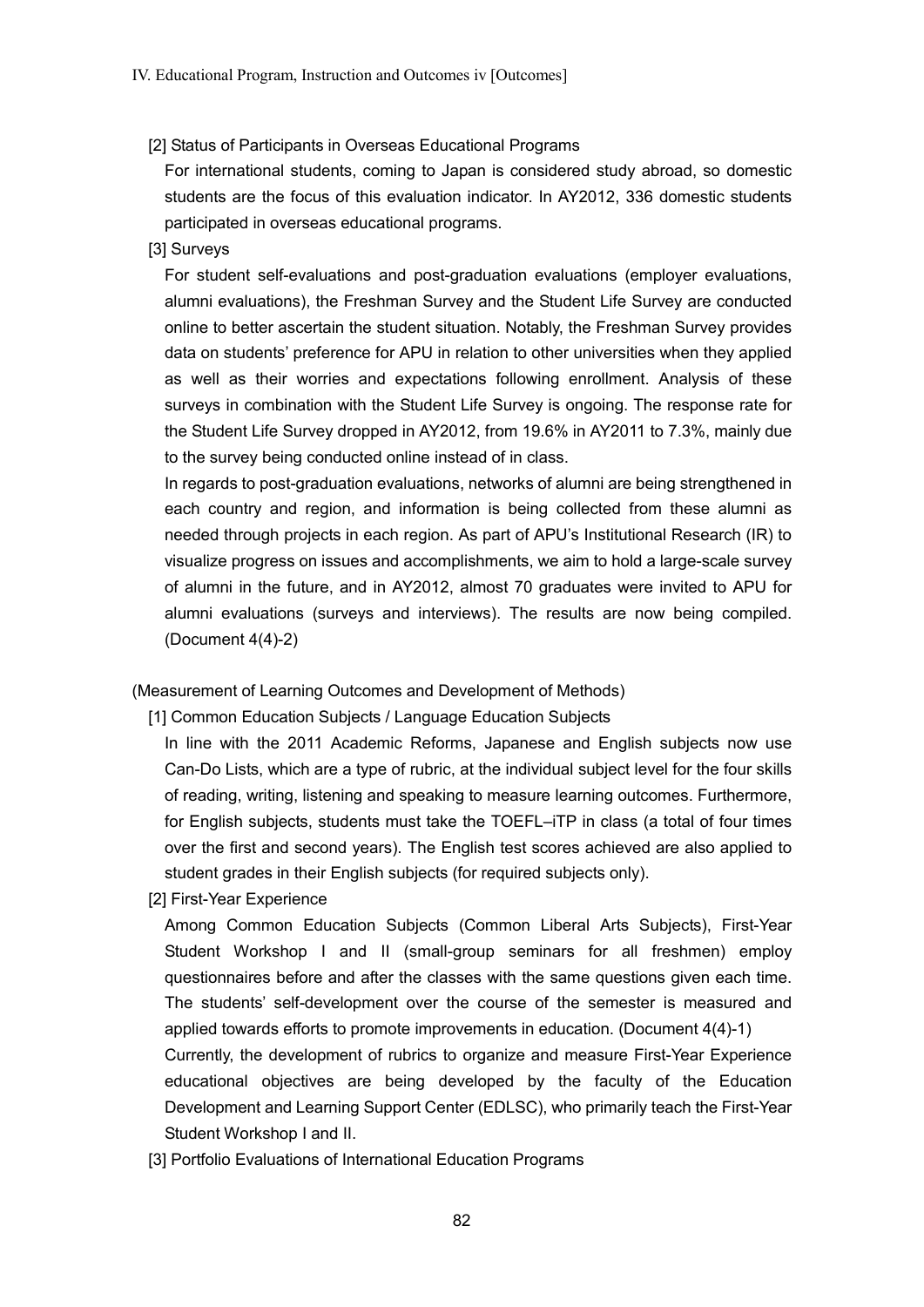One result of work to measure to the learning outcomes for the MEXT-sponsored FY2011 Re-Inventing Japan Project (Japan-U.S.) is the ACCESS Program, a pre-enrollment study abroad program conducted as part of a building-block style collaborative liberal arts program. For approximately two weeks in the March preceding enrollment, students slated to enroll at APU are sent to a U.S. partner university to experience other cultures and prepare them for their studies at APU. On this program and the GCP and SEAS Programs (in which second-year APU students are sent to a U.S. partner university and subsequently dispatched to conduct field work and collaborative learning in Thailand and Malaysia with that partner university's students), an e-portfolio (manaba folio) was introduced to assess student learning outcomes in reference to each program's predetermined learning goals. A mutually-supportive learning community is being formed by sharing visualizations of student learning and growth between students and faculty.

[4] Measuring Learning Outcomes for the APM and the GSM

## 2-2) College of International Management (APM)

As part of the AACSB accreditation process, the APM utilizes a Curriculum Alignment Matrix (CAM) to measure learning objectives and ascertain learning goal achievement rates.

Based on the measurements taken in AY2012, the Assurance of Learning (AOL) Development Team formulated the following Improvement Action Plan.

### **[Improvement Action Plan]**

-Activities that increase international experience of students will be actively promoted, including study abroad experiences through the Field Study program and Multicultural Week.

-Assessments in courses with international dimension such as International Management and Marketing will be continued.

-In the current curriculum, none of the core courses is directly linked to developing students' global perspective. It is recommended that International Management be considered as a core course in the next curriculum reform.

3-2) Graduate School of Management (GSM)

As part of the AACSB accreditation process, the GSM also utilizes a CAM to measure learning objectives and ascertain learning goal achievement rates.

Based on the measurements taken in AY2012, the AOL Development Team formulated the following Improvement Action Plan.

# **[Improvement Action Plan]**

Learning Goal 1

 $\bullet$ Under the new curriculum from AY 2014, we will make Business Ethics course compulsory to all MBA students.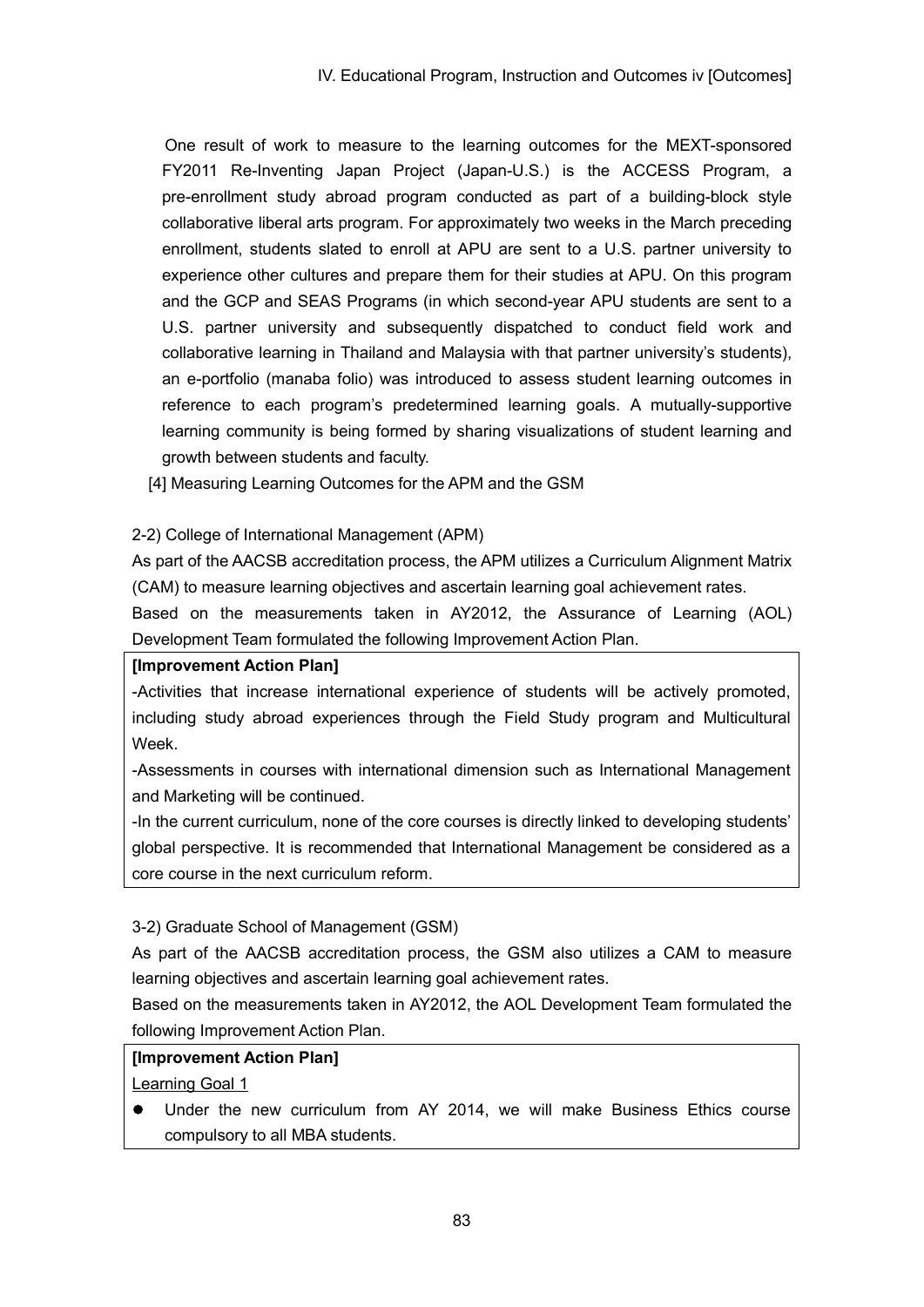- To improve the achievement in a wide range of students, we can produce a learning material for basic business ethics (e.g. business ethics handbook), which can be used by all students.
	- $\triangleright$  Very basic material that can be applied to different disciplines
	- In order to improve the *detection of business ethics,* the material includes some typical examples of ethical issues
	- $\triangleright$  The material can be distributed on university web sites, or in major core courses
	- $\triangleright$  Professors in each discipline can think of the application of business ethics to their field.
- To avoid measurement error, business ethics should be excluded from SEQ from AY 2013.

Learning Goal 2

- To avoid measurement errors, course-embedded assessment of the objective 2b should be carried out in more than one course. For small classes, it may improve the accuracy of the success rate by using more than one tool.
- To overview the writing skills of MBA students, we will measure the writing skills in core  $\bullet$ / elective courses. Since written assignments in conventional course do not involve intensive supervision by professors, using these assignments may be a better representative of general writing skills of average students.
- $\bullet$ Our current rubrics are highly detailed and unsuitable to assess a large number of students. To make it easier to assess more students, we can introduce a simplified version of the writing rubrics. While we assess overall writing skills by simplified rubrics, we will continue using the exiting rubrics for assessing thesis.

Learning Goal 3

Extra-curricular programs to encourage innovative projects (competition / workshop) can enhance the achievement, as well as make it easier to assess the achievement. At the undergraduate level (i.e. APM), Seminar Conference, in which students present their original research is held. GSM can make similar extra-curricular program.

Learning Goal 4

- $\bullet$ International Management course will be compulsory for all MBA students.
	- $\triangleright$  It will be possible to measure the achievement of most students in the learning goal 4 in International Management course.
	- $\triangleright$  International Management can provide the underlying knowledge, which can help improving "grasping the theory" and "reconciliation".
- Japanese Management courses and Japanese language courses (for overseas  $\bullet$ students) to improve the sense of global business.
- Utilizing indirect measurements to complement course-embedded assessment can improve AOL process.
	- $\triangleright$  Multicultural Weeks
	- $\triangleright$  Teaching Assistance tasks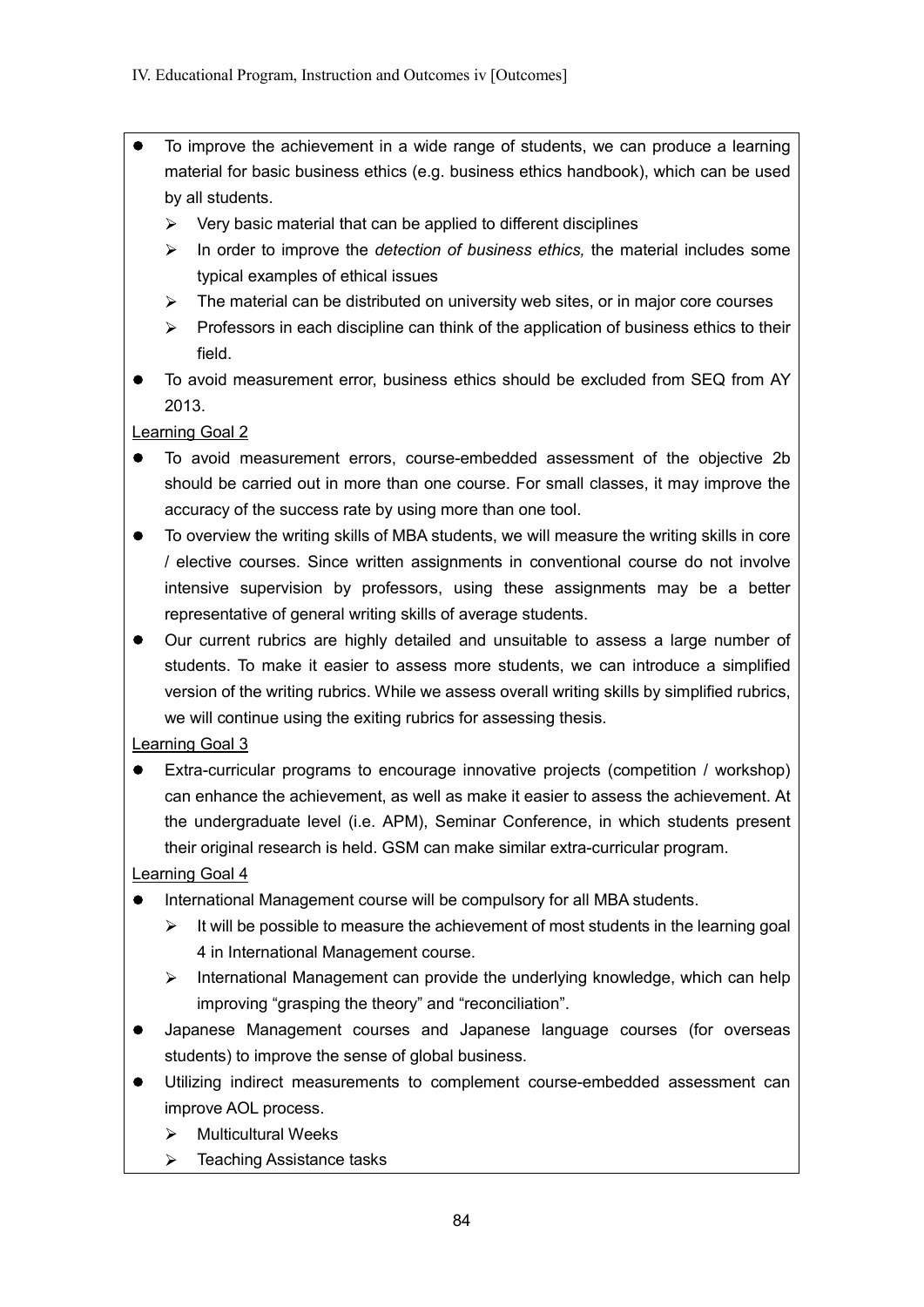- AP House  $\blacktriangleright$
- $\blacktriangleright$ Self-Access Learning Center (SALC)

# **(2) Is degree conferral (graduation / completion assessment) adequately implemented?**

<Adequacy of Degree Conferral Standards and Procedures>

As previously described, degree conferral procedures are conducted in accordance with degree conferral standards based on the Standards for Establishment of Universities.

2) Common Across the Colleges

In accordance with the Ritsumeikan Asia Pacific University University Regulations and the Ritsumeikan Asia Pacific University Higher Degree Regulations, the conferral of bachelor's degrees is decided by the President upon deliberation by the Division of Academic Affairs Meeting and the Faculty Council. The Ritsumeikan Asia Pacific University Faculty Council Regulations stipulate the Graduation Assessment Committee as the expert committee for deliberating student graduation, and said committee deliberated graduation on behalf of the Faculty Council. That being said, the results of those deliberations are reported to the Faculty Council as needed. (Document. 4(4)-3)

### 2-1) College of Asia Pacific Studies (APS)

One place where students integrate their learning is in the seminar classes for upper level students, namely Major Seminar I / Major Seminar II (both 3rd-year subjects) and Research Seminar / Undergraduate Thesis (both 4th-year subjects). None of these subjects are required for graduation, but 84.7% of those APS students who take Research Seminar go on to take Undergraduate Thesis. Of those students, 70% submit a thesis.

Regarding the APS, the status of degree conferral and job placement (including graduate school enrollment) for the 2012 Spring semester (graduation in September) and the 2012 Fall semester (graduation in March 2013) are as follows.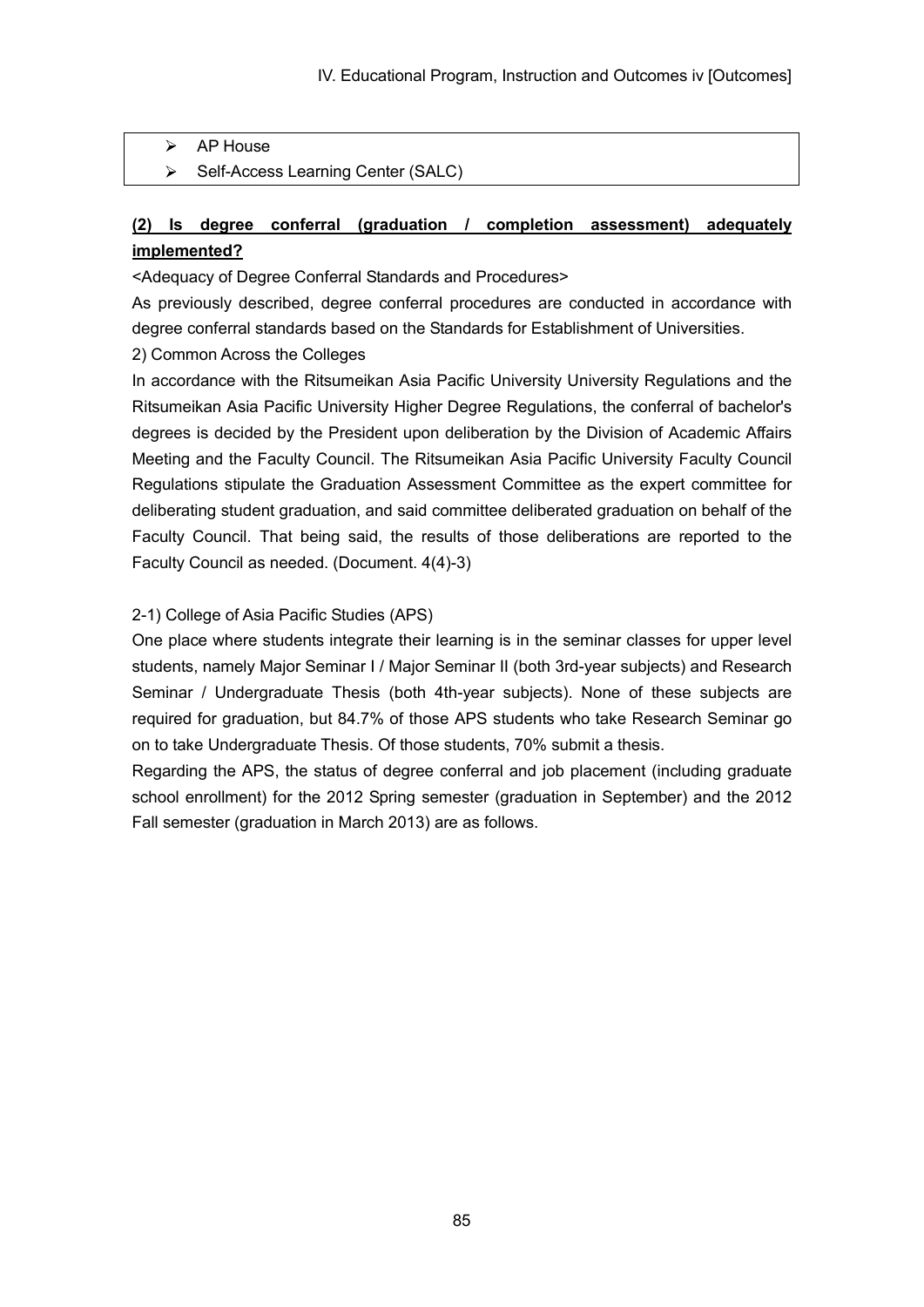|                                                            | <b>Total</b> | 6th semester<br>(accelerated)<br>graduation* | 7th semester<br>(accelerated)<br>graduation* | 8th<br>semester<br>graduation | 9th<br>semester<br>$\ddot{}$<br>graduation | 8th<br>semester<br>graduation<br>rate |
|------------------------------------------------------------|--------------|----------------------------------------------|----------------------------------------------|-------------------------------|--------------------------------------------|---------------------------------------|
| <b>Number of</b><br>students<br>eligible for<br>graduation | 282          | $\overline{2}$                               | $\Omega$                                     | 158                           | 122                                        |                                       |
| <b>Successful</b><br>graduates                             | 189          | $\overline{2}$                               | $\Omega$                                     | 140                           | 47                                         | 88.61%                                |
| <b>Unsuccessful</b><br>graduates                           | 93           | 0                                            | 0                                            | 18                            | 75                                         |                                       |

## ● 2012 Spring Semester (September Graduation)

\*: Graduation from the Accelerated Graduation Program for especially outstanding students

|                                                     | Total | 6th semester<br>(accelerated)<br>graduation* | 7th semester<br>(accelerated)<br>graduation* | 8th<br>semester<br>graduation | 9th<br>semester<br>$+$<br>graduation | 8th<br>semester<br>graduation<br>rate |
|-----------------------------------------------------|-------|----------------------------------------------|----------------------------------------------|-------------------------------|--------------------------------------|---------------------------------------|
| Number of<br>students<br>eligible for<br>graduation | 529   |                                              | 1                                            | 437                           | 90                                   |                                       |
| <b>Successful</b><br>graduates                      | 372   | $\Omega$                                     | 1                                            | 324                           | 47                                   | 74.14%                                |
| <b>Unsuccessful</b><br>graduates                    | 157   | 4                                            | 0                                            | 113                           | 43                                   |                                       |

# ● 2012 Fall Semester (March 2013 Graduation)

\*: Graduation from the Accelerated Graduation Program for especially outstanding students

### ● Job Placement of September 2012 and March 2013 Graduates

| <b>Graduates</b> | Job-seekers | Successful<br>hires | <b>Students</b><br>advancing to<br>other<br>schools | <b>Other</b> | <b>Unknown</b> |
|------------------|-------------|---------------------|-----------------------------------------------------|--------------|----------------|
| 561              | 366         | 343                 | 46                                                  | 105          | 67             |

Job placement rate (Successful hires / Graduates): 61.1%

Job placement rate (Successful hires / Job-seekers): 93.7%

Advancement rate (Students advancing to other schools / Graduates): 8.2%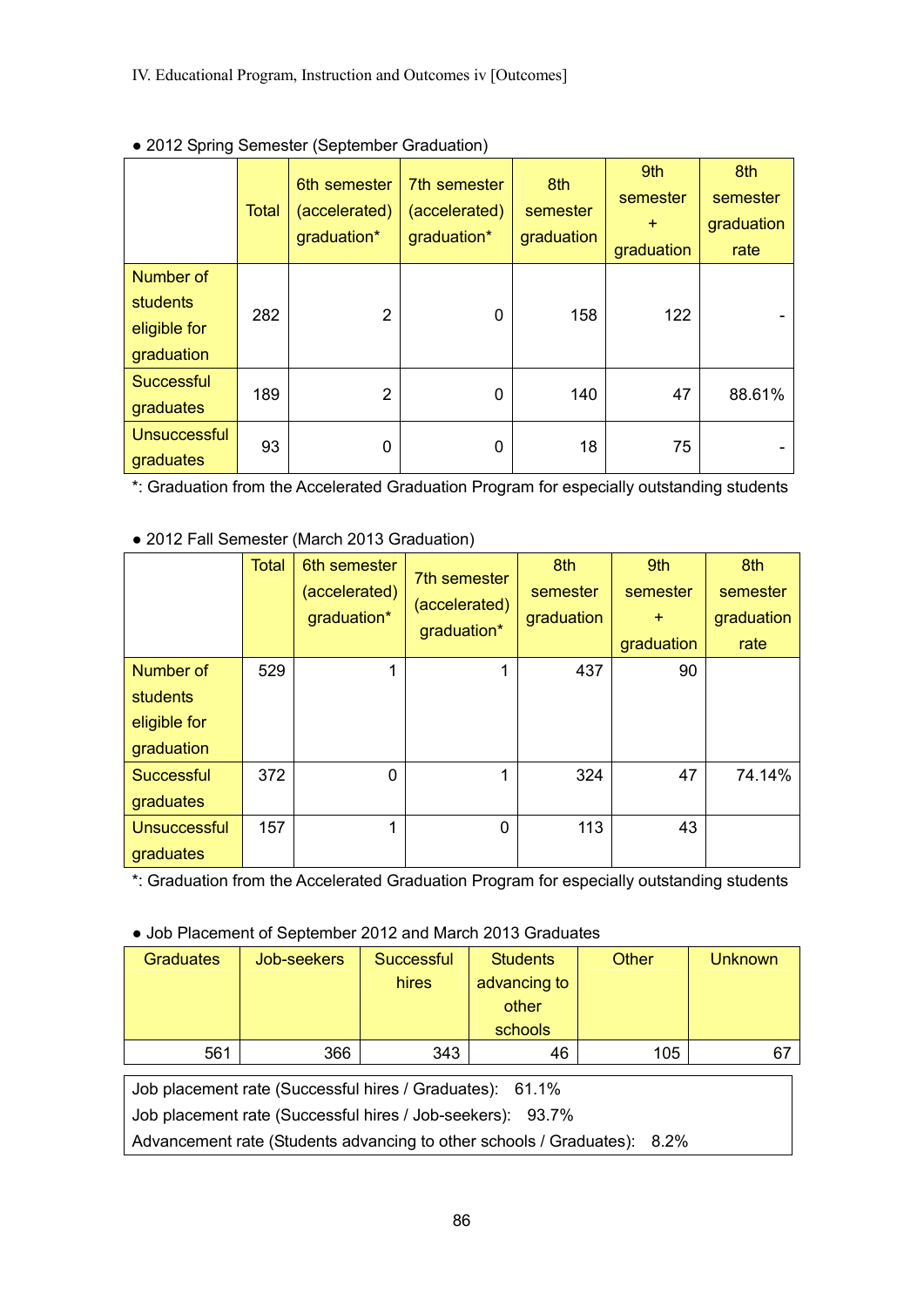Note: Job-seekers refer to students scheduled for graduation who are seeking employment. Successful hires: This figure includes students successfully hired (as a private company employee, public servant or faculty member), those who continue working while their study and after graduation, and those who work in a family business, sign a professional sports contract or start a business.

Students advancing to other schools: This figure includes students advancing to graduate schools in Japan, universities or graduate schools in other countries, other universities and various other post-secondary schools.

Other: This figure refers to individuals who are preparing for certification testing, applying to a graduate school or continuing their job search as well as those with no intention of searching for employment.

Unknown: Students with an unclear status, working part-time or studying abroad etc.

2-2) College of International Management (APM)

One place where students integrate their learning is in the seminar classes for upper level students, namely Major Seminar I / Major Seminar II (both 3rd-year subjects) and Research Seminar / Undergraduate Thesis (both 4th-year subjects). None of these subjects are required for graduation, but 79.1% of those APM students who take Research Seminar go on to take Undergraduate Thesis. Of those students, 65.5% submit a thesis.

Regarding the APM, the status of degree conferral and job placement (including graduate school enrollment) for the 2012 Spring semester (graduation in September) and the 2012 Fall semester (graduation in March 2013) are as follows.

|                                                            | <b>Total</b> | 6th semester<br>(accelerated)<br>graduation* | 7th semester<br>(accelerated)<br>graduation* | 8th<br>semester<br>graduation | 9th<br>semester<br>$+$<br>graduation | 8th<br>semester<br>graduation<br>rate |
|------------------------------------------------------------|--------------|----------------------------------------------|----------------------------------------------|-------------------------------|--------------------------------------|---------------------------------------|
| Number of<br><b>students</b><br>eligible for<br>graduation | 354          | $\overline{2}$                               | 1                                            | 224                           | 122                                  |                                       |
| Successful<br>graduates                                    | 248          | $\overline{2}$                               | 1                                            | 195                           | 50                                   | 87.05%                                |
| Unsuccessful<br>graduates                                  | 106          | 0                                            | 0                                            | 29                            | 77                                   |                                       |

### ● 2012 Spring Semester (September Graduation)

\*: Graduation from the Accelerated Graduation Program for especially outstanding students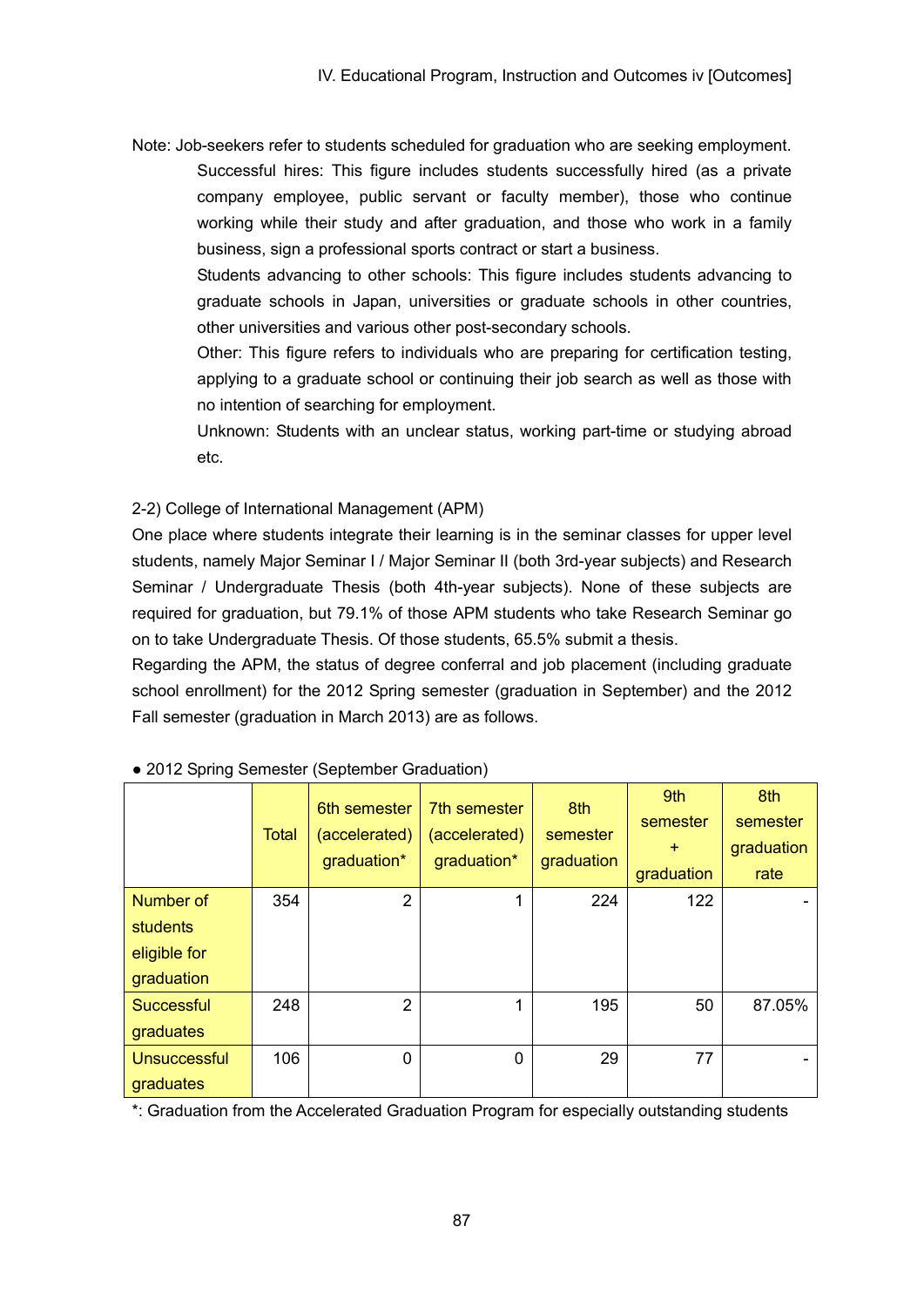|                                                     | <b>Total</b> | 6th semester<br>(accelerated)<br>graduation* | 7th semester<br>(accelerated)<br>graduation* | 8th<br>semester<br>graduation | 9th<br>semester<br>$+$<br>graduation | 8th<br>semester<br>graduation<br>rate |
|-----------------------------------------------------|--------------|----------------------------------------------|----------------------------------------------|-------------------------------|--------------------------------------|---------------------------------------|
| Number of<br>students<br>eligible for<br>graduation | 447          | 3                                            | 3                                            | 335                           | 106                                  |                                       |
| Successful<br>graduates                             | 322          | 3                                            | 3                                            | 256                           | 60                                   | 76.42%                                |
| <b>Unsuccessful</b><br>graduates                    | 125          | $\Omega$                                     | $\Omega$                                     | 79                            | 46                                   |                                       |

### • 2012 Fall Semester (March 2013 Graduation)

\*: Graduation from the Accelerated Graduation Program for especially outstanding students

### • Job Placement of September 2012 and March 2013 Graduates

| <b>Graduates</b> | Job-seekers | Successful<br>hires | <b>Students</b><br>advancing to<br>other<br>schools | <b>Other</b> | <b>Unknown</b> |
|------------------|-------------|---------------------|-----------------------------------------------------|--------------|----------------|
| 570              | 376         | 342                 | 48                                                  | 91           | 89             |

Job placement rate (Successful hires / Graduates): 60.0%

Job placement rate (Successful hires / Job-seekers): 91.0%

Advancement rate (Students advancing to other schools / Graduates): 8.4%

Note: Job-seekers refer to students scheduled for graduation who are seeking employment. Successful hires: This figure includes students successfully hired (as a private company employee, public servant or faculty member), those who continue working while their study and after graduation, and those who work in a family business, sign a professional sports contract or start a business.

Students advancing to other schools: This figure includes students advancing to graduate schools in Japan, universities or graduate schools in other countries, other universities and various other post-secondary schools.

Other: This figure refers to individuals who are preparing for certification testing, applying to a graduate school or continuing their job search as well as those with no intention of searching for employment.

Unknown: Students with an unclear status, working part-time or studying abroad etc.

3) Common Across the Graduate Schools

In accordance with the Ritsumeikan Asia Pacific University University Regulations and the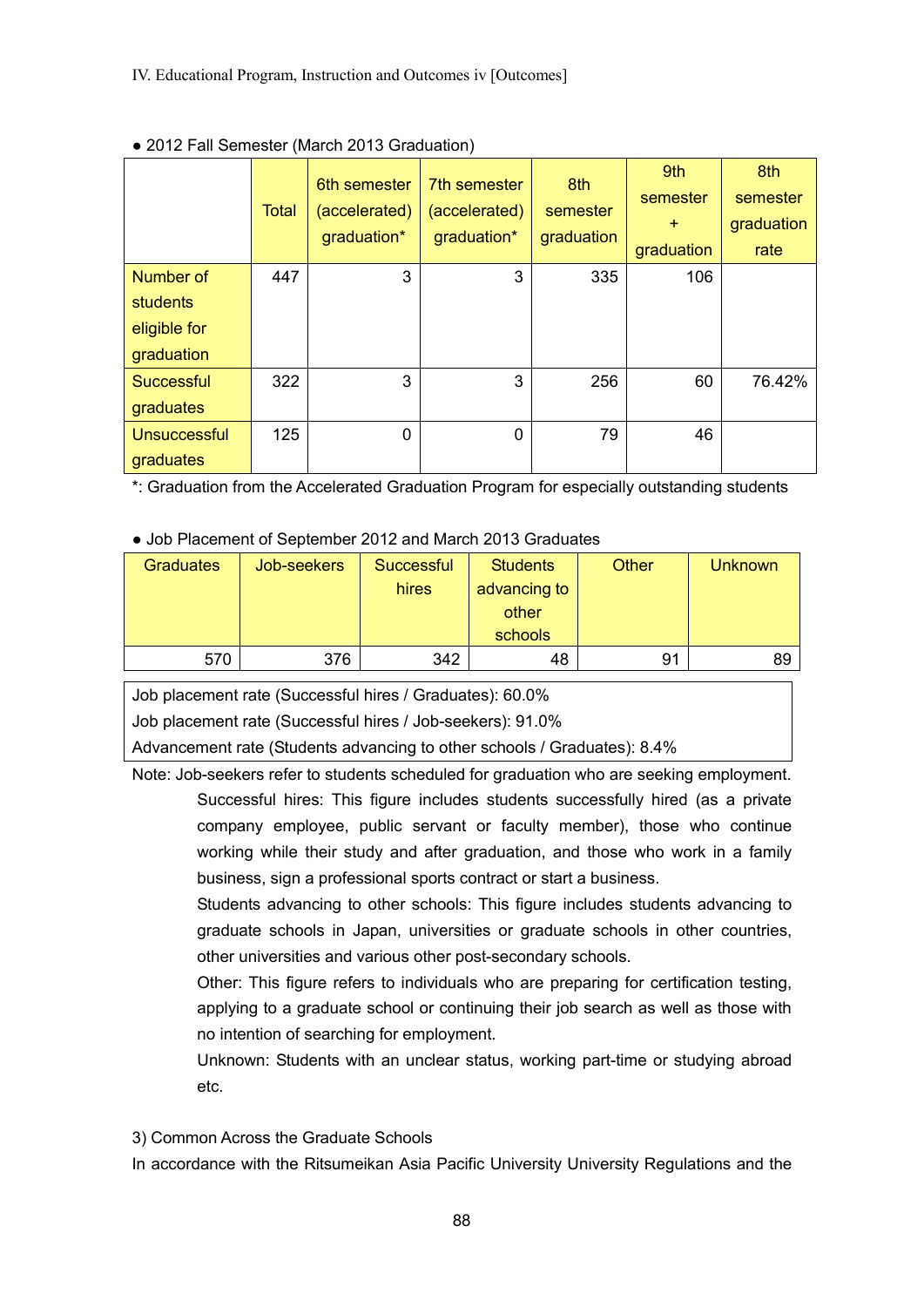Ritsumeikan Asia Pacific University Degree Regulations, the conferral of master's degrees is decided by the President upon deliberation by the Division of Academic Affairs Meeting and the Faculty Council. The Ritsumeikan Asia Pacific University Faculty Council Regulations stipulate the Completion Assessment Committee as the expert committee for deliberating graduate student completion, and said committee deliberates completion on behalf of the Graduate School Faculty Council. That being said, the results of those deliberations are reported to the Graduate School Faculty Council as needed. (Document 4(4)-4)

# 3-1) Graduate School of Asia Pacific Studies

Evaluation standards for theses and dissertations required to complete Master's and Doctoral Programs are established, and are clearly outlined to students as part of degree conferral policies in the Graduate Handbook. The status of master's and doctoral degree conferrals over the past three years are shown below.

|            |               | 2010 SP | 2010 FA | 2011 SP | <b>2011 FA</b> | 2012 SP | 2012 FA |
|------------|---------------|---------|---------|---------|----------------|---------|---------|
| Master's   | <b>Number</b> | 77      | 17      | 61      | 17             | 49      | 9       |
|            | Percentage    | 96.83%  | 93.33%  | 100%    | 93.75%         | 93.18%  | 88.89%  |
|            | of degrees    |         |         |         |                |         |         |
|            | award         |         |         |         |                |         |         |
| <b>PhD</b> | <b>Number</b> | 5       | 3       | 3       | 4              | 14      | 10      |
|            | Percentage    | 16.67%  | 40%     | 0%      | 0%             | 75%     |         |
|            | of degrees    |         |         |         |                |         |         |
|            | award         |         |         |         |                |         |         |

# • Number of students obtaining degrees/Percentage of degrees awarded

Note: SP stands for Spring and FA for Fall.

# 3-2) Graduate School of Management (GSM)

Evaluation standards for theses required to complete programs are established, and are clearly outlined to students as part of degree conferral policies in the Graduate Handbook. The status of master's conferrals over the past three years are shown below.

# ● Number of students obtaining degrees/Percentage of degrees awarded

|          |               | 2010 SP | 2010 FA | 2011 SP | 2011 FA | 2012 SP | 2012 FA |
|----------|---------------|---------|---------|---------|---------|---------|---------|
| Master's | <b>Number</b> | 24      | 12      | 19      |         | 6       |         |
|          | Percentage    | 100%    | 90%     | 100%    | 100%    | 100%    | 66.67%  |
|          | of degrees    |         |         |         |         |         |         |
|          | award         |         |         |         |         |         |         |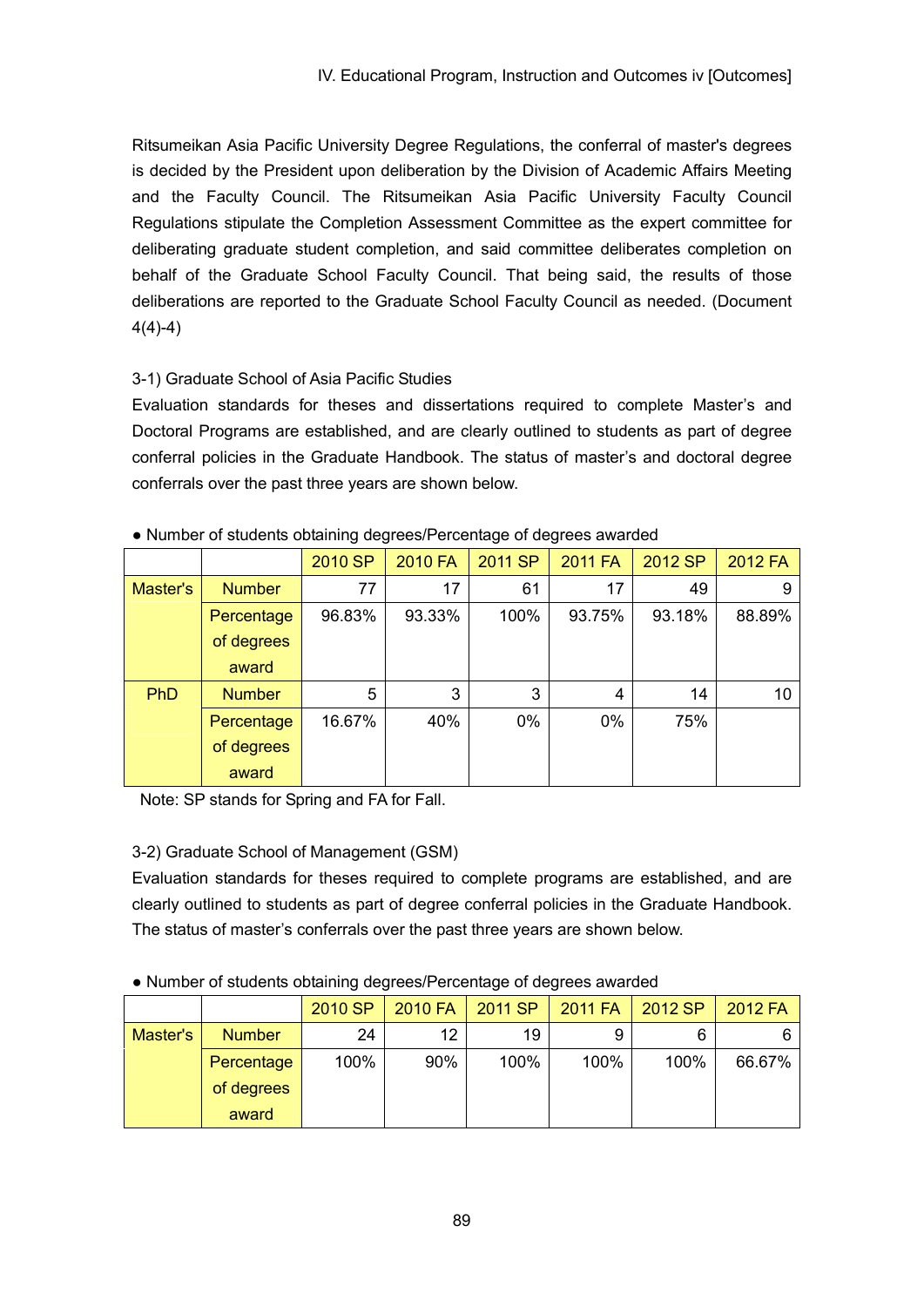<Master's and Doctoral Programs: Degree Screening and Measures to Ensure Objectivity and Stringency in Completion Assessments>

 $\triangleright$  Screening by external reviewers and multiple screening (See above)

# **2. Self Assessment**

This section details the current status regarding educational outcomes. We will now conduct an assessment of this situation based on the indicators listed for each College and Graduate School below.

- [1] Status of development and administration of learning outcome measurement indicators
- [2] Stringent administration of graduation assessments

# **[1] Items That Are Showing Results**

1) University-wide

<1> Development of Methods to Measure Learning Outcomes

As described above, the development of learning outcome measurement methods is making progress in language education, First-Year Experience, overseas educational programs and the AACSB International Accreditation process. A range of approaches are being used, including rubrics (language education, First-Year Experience), portfolios (overseas educational programs) and comprehensive assessments of educational objectives (AACSB: rubrics, tests, etc.).

<2> Study Time Outside of Class

Due to aspects such as final exam score weight settings, Class Evaluation Surveys, faculty assessments and the use of GPAs for priority registration and scholarship selection, APU students study more outside of class than the average Japanese university students, as described above.

# 2-2) College of International Management (APM)

# 3-2) Graduate School of Management (GSM)

The APM and GSM have been working to obtain accreditation from the AACSB (headquartered in the United States) since AY2008.

For this accreditation evaluation, the AOL is a important standard, so it is necessary to clearly state learning goals and measure the learning objectives (quantifiable aspects, such as the knowledge and abilities that should be acquired by students) which make up the learning goals. In approaches for AOL, quantifiers such as rubrics are used to measure learning objectives, the degree to which learning goals are being reached is confirmed, and then improvements are implemented for unmet goals in a total system (This is called "closing the loop" in the AACSB process).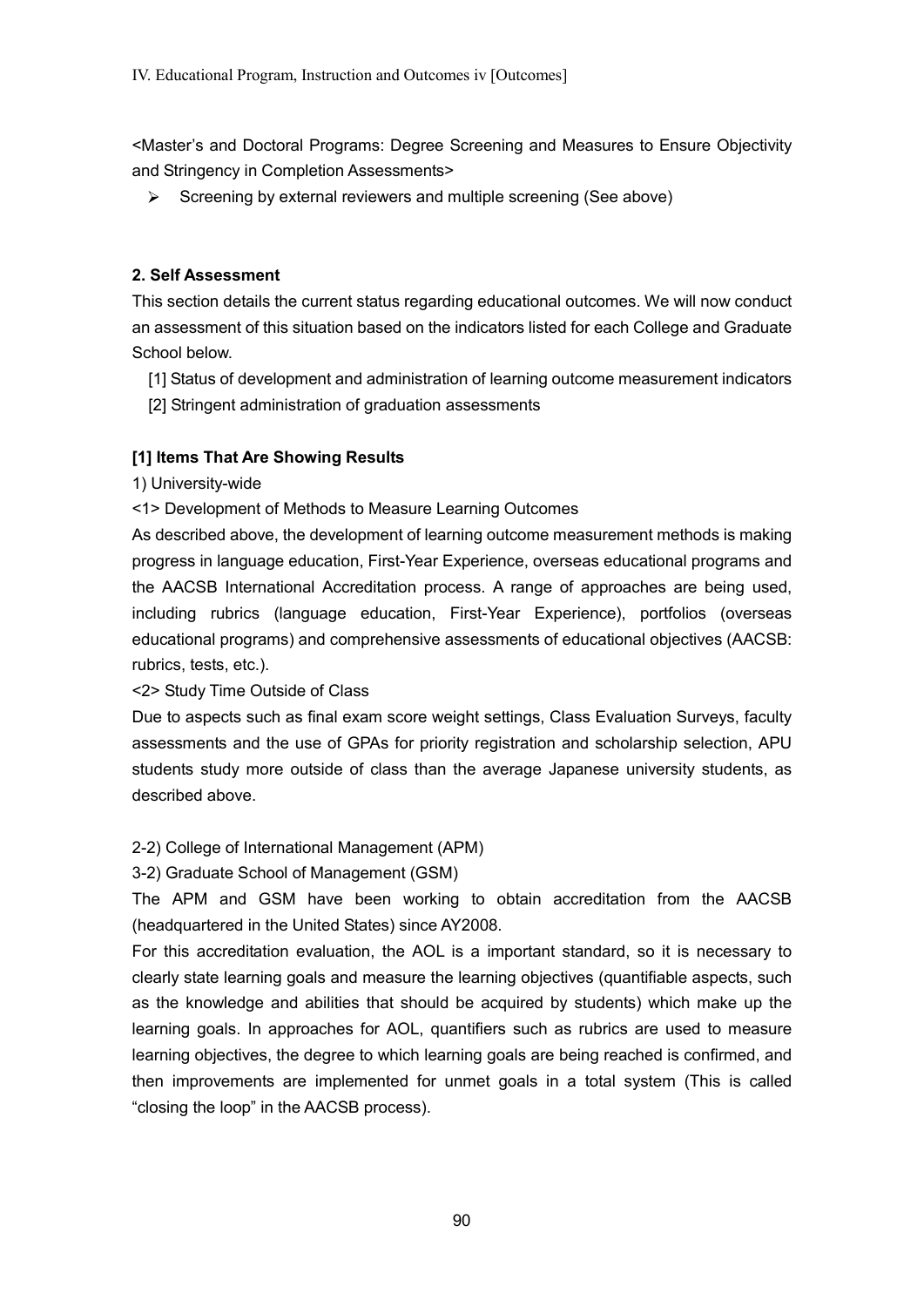# **[2] Items Requiring Improvement**

1) University-wide

<1> Surveys

Starting in AY2012, the Student Life Survey, which had been administered in class to date, was conducted online instead. As a result, the response rate for all students dropped to 7% (from 19.6% in AY2011).

# 2-1) College of Asia Pacific Studies

- 3-1) Graduate School of Asia Pacific Studies
- <1> Defining the Knowledge and Skills that Students Should Acquire

For the APS, the Graduate School of Asia Pacific Studies Master's Program and its two majors and the Doctoral Program, the knowledge and skills that students should acquire in line with educational objectives have not been defined, so outcomes cannot be measured.

# **3. Development Policies towards the Future**

## **[1] Items That Are Showing Results**

1) University-wide

<1> Development of Methods to Measure Learning Outcomes

In terms of education, it is thought to be extremely important to pursue educational quality that meets international levels. APU's basic strategy in regard to this is to (1) establish a process of "strengthening long-term, qualitative competitiveness" for education issues, and (2) realize the "assurance and improvement of quality in education"—the driving force behind international standards. In order to establish a framework for internal quality assurance, the overall process should be inspected to identify shortcomings and ineffective measures.

Efforts to measure learning outcomes are in place, but many issues remain because the measurements stop at the individual level, and the method employed is narrow in focus and lacks general applicability towards the whole student body. For example, when looking at student employment rates and company evaluations, it can be seen that, compared to students at other universities, APU student have been better equipped with intercultural skills and the ability to get things done, traits which can be applied in international work environments. However, there is no objective material evidence to prove this. Future efforts will include the establishment of an internal quality assurance system to visualize the accomplishments of these processes. By identifying these, APU's competitiveness can be demonstrated both within and outside of the university. Specific measures include plans for IR and the measurement of learning outcomes, and work to develop comprehensive educational objective measurement methods, including efforts towards AACSB accreditation. (Document. 4(4)-5)